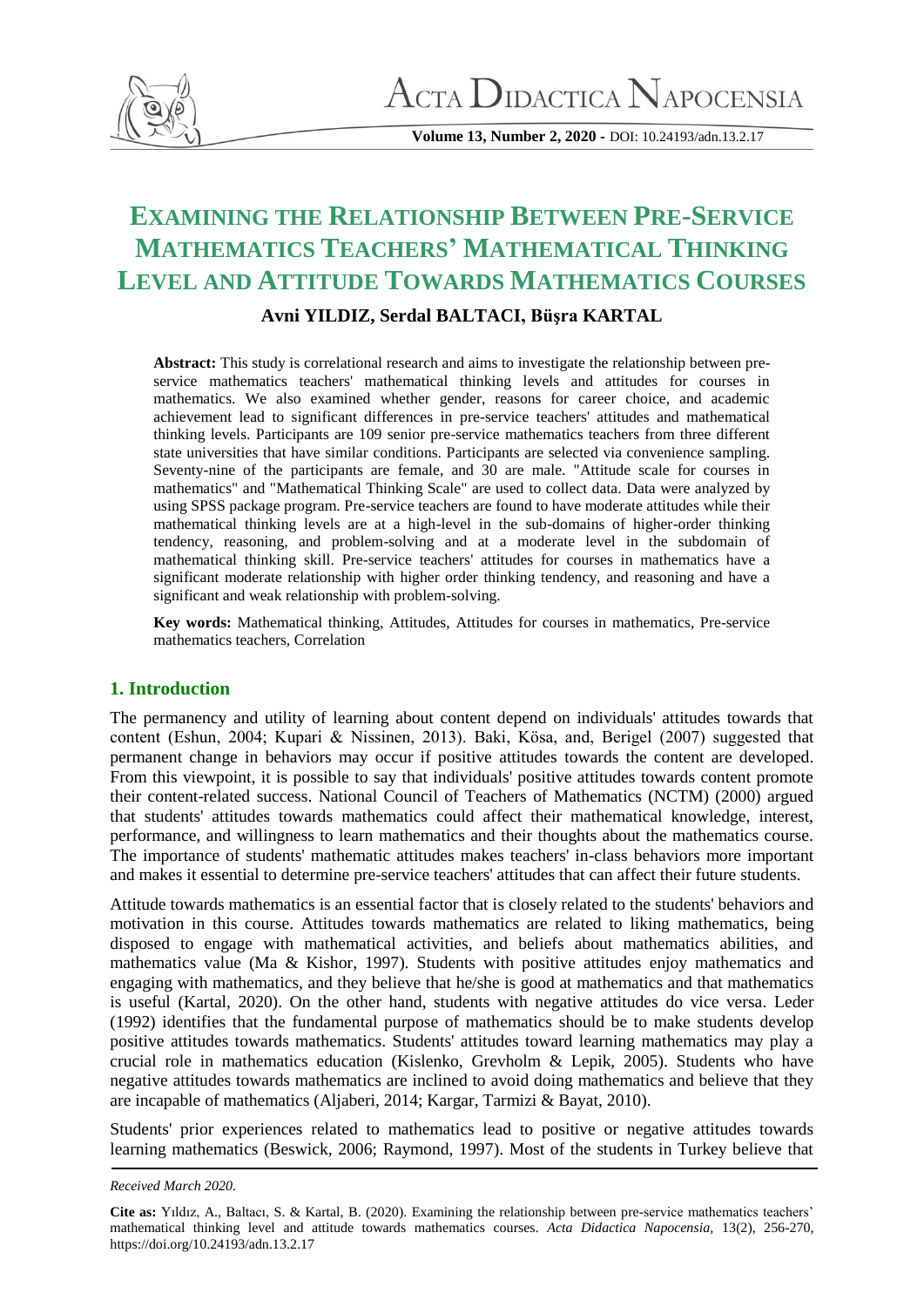mathematics is difficult to learn; they feel anxious because of the low level of self-efficacy in mathematics, and develop negative attitudes towards mathematics (Baykul, 2000; Duru, Akgün & Özdemir, 2005; Günhan & Başer, 2008; Küçük, Kahraman & İşleyen, 2013). It is known that preservice teachers also have negative attitudes toward mathematics (Lutovac & Kaasila, 2011). Teachers with negative attitudes may prefer traditional teaching methods and reflect their feelings, such as mathematics anxiety (Pietila, 2002), or overprotect their students from unfavorable learning experiences (Gellert, 2000). Teachers' attitudes towards mathematics also significantly affect their students' attitudes (Ford, 1994). Pre-Service teachers may lead to unfavorable experiences for their students when they became teachers. Teacher educators should enhance teacher preparation programs to prevent these undesired results. Identifying pre-service teachers' attitudes and articulating the relationship between pre-service teachers' attitudes and mathematical thinking levels may be an efficient way to overcome difficulties stemming from unfavorable teacher attitudes.

Mathematical thinking is the process of finding the unknown from the known that includes assuming, gathering evidence, and generalization (Baki, 2008; Breen & O'Shea, 2010). Liu (1996) also defined mathematical thinking as the union of the prediction, induction, deduction, representation, generalization, formal and informal reasoning, and verification. It is seen that the definitions of mathematical thinking highlight higher-order thinking, reasoning, and problem-solving.

Mathematical thinking helps individuals acquire and understand the needed knowledge and problemsolving skills (Katagiri, 2006). Mathematical thinking may occur in routine and non-routine problemsolving when individuals identify the solving strategies, interpret the given information in the problem, justify the problem solution, and convince the others who think differently (Breen & O'Shea, 2010; Schoenfeld, 1992). On the other hand, the strength of attitudes affects the depth of mathematical knowledge (Ernest, 1988). Attitudes towards mathematics promote thinking about mathematical methods and content (Katagiri, 2006). Therefore, high-level mathematical thinking has the potential of developing positive attitudes towards mathematics (Kargar et al., 2010). Individuals who have positive attitudes tend to engage with mathematical activities, learn mathematics more permanently, take advanced mathematics courses, and choose a career related to mathematics (Liu & Niess, 2006). Negative attitudes restrict preservice teachers' learning experiences (Battista, 1986). It is possible to say that students' knowledge would differentiate via mathematical thinking, which would change their attitudes towards mathematics.

Trends in International Mathematics and Science Study (TIMSS) results of Turkey are below of international average even though an increase occurs. For example, Turkey is ranked 31st with 429 points in 1999, 30th with 432 points in 2007, 24th with 452 points in 2011, and 24th with 458 points (Bütüner & Güler, 2017). Programme for International Student Assessment (PISA) results also indicate Turkey is under the average of the Organisation for Economic Co-operation and Development OECD countries (Aydın, Sarıer & Uysal, 2012). Teachers' negative emotions and opinions related to mathematics may be associated with these undesired results. On the other hand, pre-service teachers in Turkey have a national exam to be employed as a teacher. Secondary school pre-service mathematics teachers had a success average of 12,478 (Sd=5,219) in 50 questions in content knowledge test in 2018 (ÖSYM, 2018). The average of pre-service teachers is lower than expected. This study aims to investigate pre-service teachers' attitudes towards mathematics courses and mathematical thinking, and the relationship between these constructs. Recommendations of this study may affect pre-service teachers' academic achievement in their mathematics courses.

Researches related to pre-service teachers' attitudes towards mathematics in Turkey mostly investigates the attitudes in terms of variables such as gender and grade level (Boran, Aslaner & Çakan, 2013; Bulut, Yetkin & Kazak, 2002; Cakiroğlu & Isiksal, 2009; Celik & Bindak, 2005; Duru et al., 2005; Kandemir, 2007; Küçük et al., 2013; Memnun & Akkaya, 2012). Unlike these studies, Sarpkaya, Arık, and Kaplan (2011) examined pre-service mathematics teachers' attitudes towards mathematics and awareness of using metacognition strategies. On the other hand, there are up-to-date researches that examined the relationship between attitudes towards mathematics and achievement, motivation, and performance (Bakar et al., 2010), mathematical thinking and mathematics anxiety (Kargar et al., 2010), and problem-solving skills (Marchiş, 2013).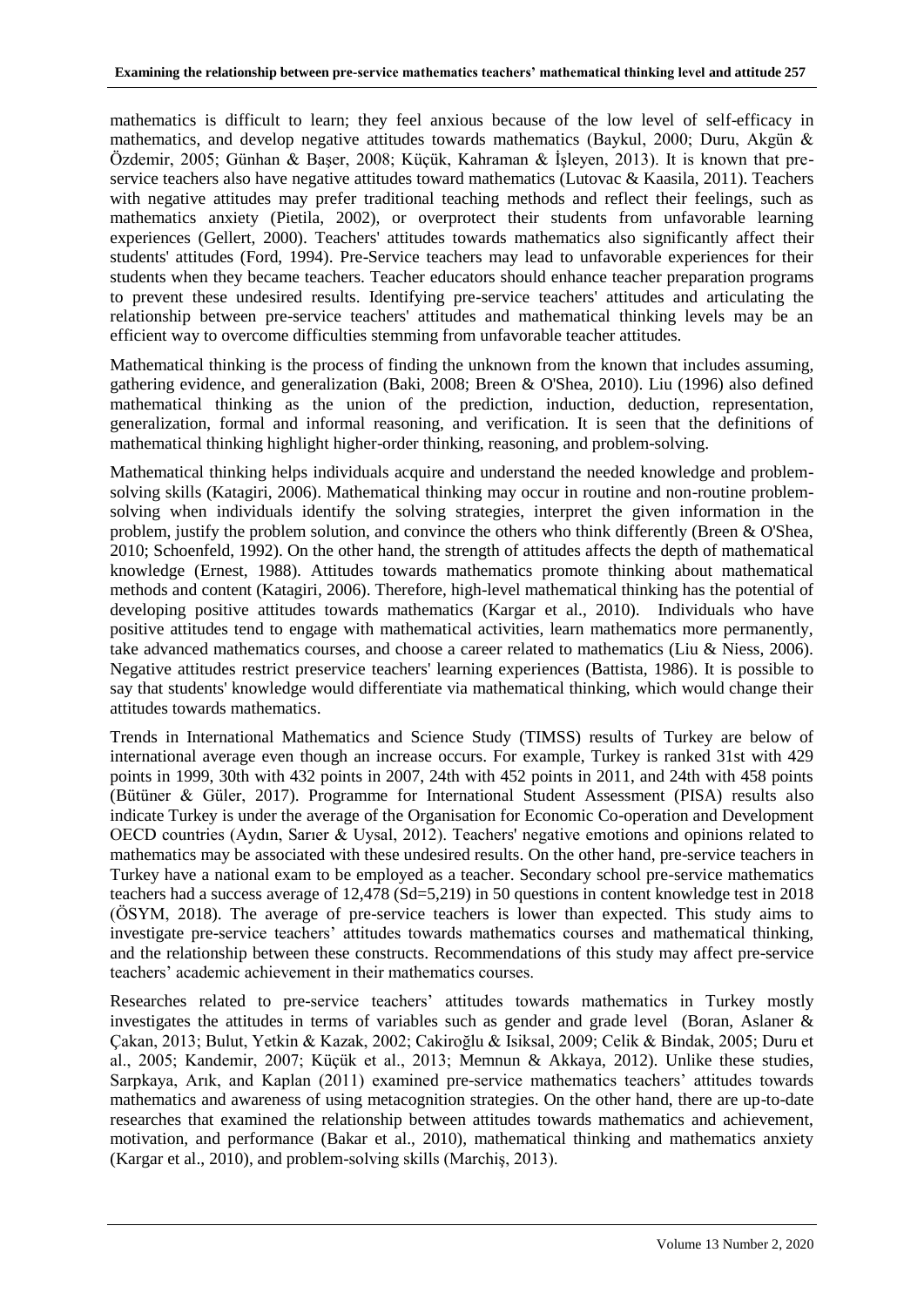Researches related to mathematical thinking in Turkey focused on the development of mathematical thinking (Alkan & Bukova-Güzel, 2005; Bukova-Güzel, 2008; Kılıç, Tunç-Pekkan & Karatoprak, 2013) and mathematical thinking processes (Arslan & Yıldız, 2010; Keskin, Akbaba & Altun, 2013; Yeşildere & Türnüklü, 2007; Yıldırım & Yavuzsoy-Köse, 2017). Arslan and İlkörücü (2018) examined pre-service science and mathematics teachers' mathematical thinking. Yorulmaz, Altuntaş, and Sidekli (2017) also investigated the relationship between pre-service elementary teachers' mathematical thinking and mathematics teaching anxiety.

Mathematical thinking and attitudes towards mathematics affect academic achievement, and teachers' attitudes play an essential role in students' attitudes. Given these results, we can say that it is essential to examine the relationship between pre-service mathematics teachers' mathematical thinking and attitudes towards mathematics courses. Only one study (Aljaberi, 2014) has examined the relationship between pre-service elementary school teachers' mathematical thinking and attitudes towards mathematics. This study has considered attitudes towards mathematics courses that pre-service teachers take in their undergraduate education, and this special consideration distinguishes this study from the mentioned study. The research questions are specified as follows:

**1.** Do senior pre-service mathematics teachers' attitudes towards mathematics courses differ significantly in terms of gender, their reasons for career choice, and their academic achievement?

**2.** Do senior pre-service mathematics teachers' mathematical thinking differ significantly in terms of gender, their reasons for career choice, and their academic achievement?

**3.** Is there a relationship between senior pre-service mathematics teachers' attitudes towards mathematics courses and mathematical thinking?

# **2. Methodology**

## **2.1. Research design**

This study that investigates the relationship between pre-service secondary school mathematics teachers' attitudes towards mathematics courses and mathematical thinking is correlational research. Researchers aim to reveal the relationship between two or more variables without manipulating or intervening in individuals' experiences and behaviors in correlational research (Fraenkel, Wallen & Hyun, 2011; Plano-Clark & Creswell, 2015). Correlational research also seeks how a change in one of the variables affects the other variable's change. This study examines what kind of a change in attitudes towards mathematics courses may occur when a change in mathematical thinking occurs.

## **2.2. Participants**

At least 30 subjects selected via convenience sampling is enough for correlational research (Fraenkel et al., 2011). A sample size of more than 30 can provide less error variance and can support to have propositions that would explain the relationships better (Creswell, 2012).

Senior pre-service mathematics teachers participated in the study because senior pre-service teachers have taken all the mathematics courses in their undergraduate education. Their mathematical thinking level may be regarded as enough to reveal the relationship with attitudes towards mathematics courses. Participants are 109 senior pre-service secondary school mathematics teachers from three different universities in Turkey in the 2018-2019 academic year. Pre-service mathematics teachers must receive a bachelor's degree to be employed as a mathematics teacher. Besides, teacher preparation programs admit students based on the results of a national examination called Higher Education Institutions Entrance Exam. The universities from which data was collected require similar national exam-based results to enter a mathematics teacher preparation program, and have similar physical and technical conditions. Additionally, mathematics teacher preparation programs follow a similar curriculum proposed by the Higher Education Council. Seventy-nine of the participants are female, and 30 are male.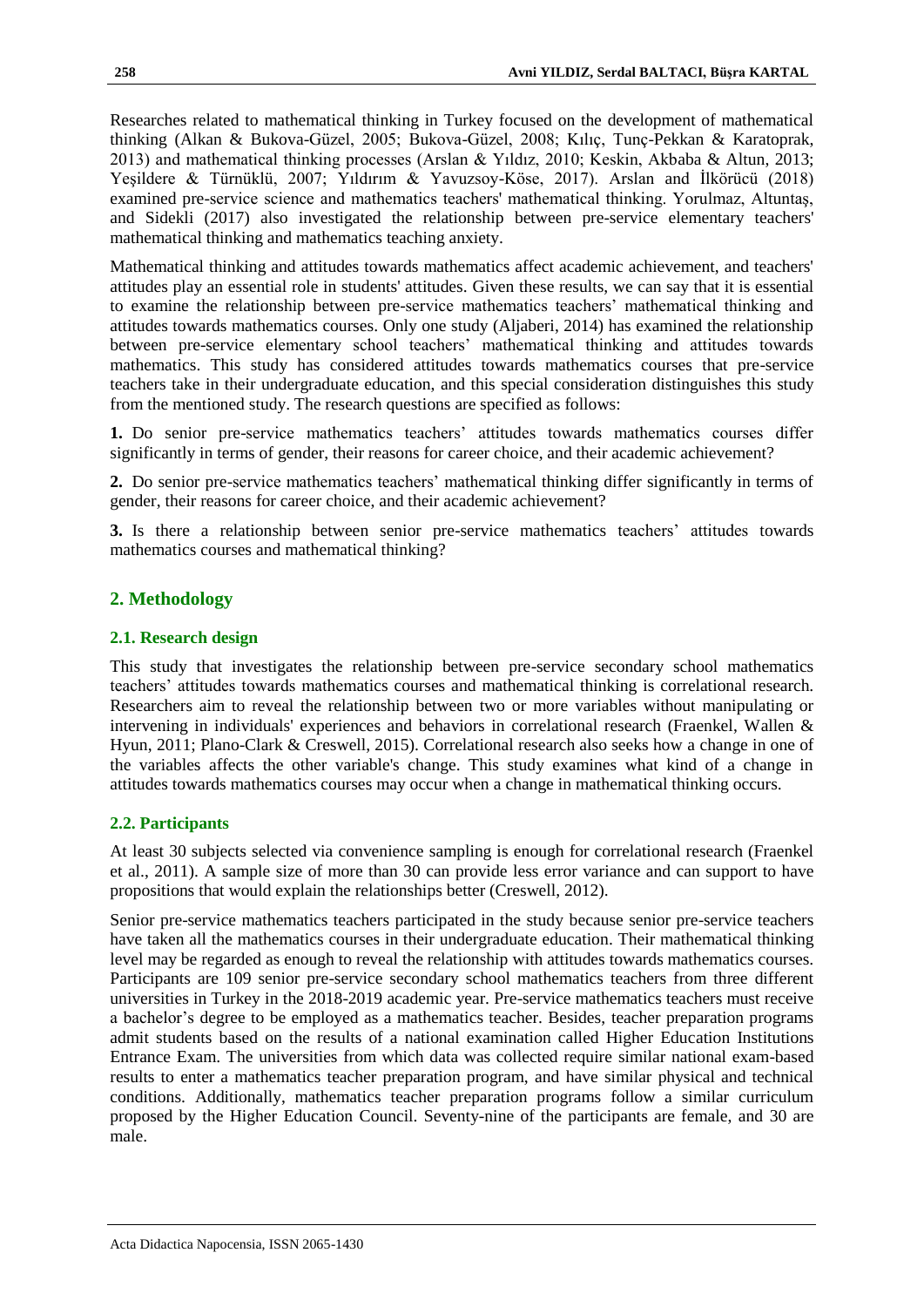#### **2.3. Data collection tools**

*Attitude Scale for Courses in Mathematics* and *Mathematical Thinking Scale* were used to collect data. Detailed information about these scales is given below.

**2.3.1. Attitude Scale for Courses in Mathematics.** The scale is developed by Turanlı, Karakaş, and Keçeli (2008), and it aims to examine pre-service mathematics teachers' attitudes towards mathematics courses. This five-point Likert scale consists of 20 items; 11 are positively worded, and nine are negatively worded. The Cronbach's Alpha was reported as .93 in the original article. We calculated the reliability coefficient for this study with the data obtained from 109 pre-service teachers and found the coefficient as .934, indicating high reliability.

**2.3.2. Mathematical Thinking Scale.** The scale is developed by Ersoy and Başer (2013) to examine senior pre-service mathematics teachers' mathematical thinking levels. This five-point Likert scale consists of 25 items and four factors. Twenty items are positively worded, while 5 of them are negatively worded. The factors are high order thinking tendency (6 items), reasoning (4 items), mathematical thinking skill (8 items), and problem-solving (7 items). The maximum score is 125, and the minimum is 25 for the scale. The total score obtained from items is used for data analysis. A higher total score means a higher level of mathematical thinking (Ersoy & Baser, 2013). The Cronbach's alpha is reported as .78 in the original form, and calculated as .759 in this study.

There are three types of evidence of validity researchers should consider; content-related evidence of validity, criterion-related evidence of validity, and construct-related evidence of validity. Expert review (asking knowledgeable people to assess items of the instrument in terms of content and format) is a way to obtain content-related evidence of validity. Researchers reported that experts judged items of both instruments used in this study to clarify they have the appropriate content and format to measure mathematical thinking and attitudes towards mathematics courses (Ersoy & Başer, 2013; Turanlı et al., 2008). The criterion-related evidence was obtained by comparing the participants' scores of the mathematical thinking scale and the attitude scale for mathematics courses with their academic achievement as an independent criterion (Fraenkel et al., 2011). Lastly, the think-aloud strategy was used to ensure construct validity (Bowles, 2010). Three pre-service teachers from different participant universities were asked to read, think, and answer the items in the instruments aloud to determine how pre-service teachers understand the items.

Plano-Clark and Creswell (2015) suggested that mentioning the other research that used the same instruments, asking experts to review the instrument's content, and revealing relationships between the scores from the instruments and other variables are good validity indicators. The results of the study may be considered valid because of having all these indicators.

## **2.4. Data collection process**

Threats to internal and external validity were attempted to minimize in the data collection process. Data were collected in one session via different data collectors. Administering the data instruments in one session may support to preclude the threat of instrument decay. On the other hand, different data collectors may also overcome the bias derived from only one data collector's characteristic (Fraenkel et al., 2011). Data were collected in three different universities. The conditions of universities were similar, and this has affected our choice of universities. This choice is important because similar characteristics of different locations may minimize the threats to internal validity (Creswell, 2012). Lastly, collecting data face to face from participants has been expected to minimize data loss (mortality) (Fraenkel et al., 2011). Assigning individuals randomly to collect data and encouraging as many participants as possible to respond may also increase the opportunity to generalize our results to the population of senior pre-service mathematics teachers.

#### **2.5. Data analysis**

Data collected from pre-service teachers were analyzed by using the SPSS packet program. We first entered the data into the SPSS environment and then controlled whether missing data exists or not. SPSS used the mean as an estimate for missing data. Both data collection tools consist of negatively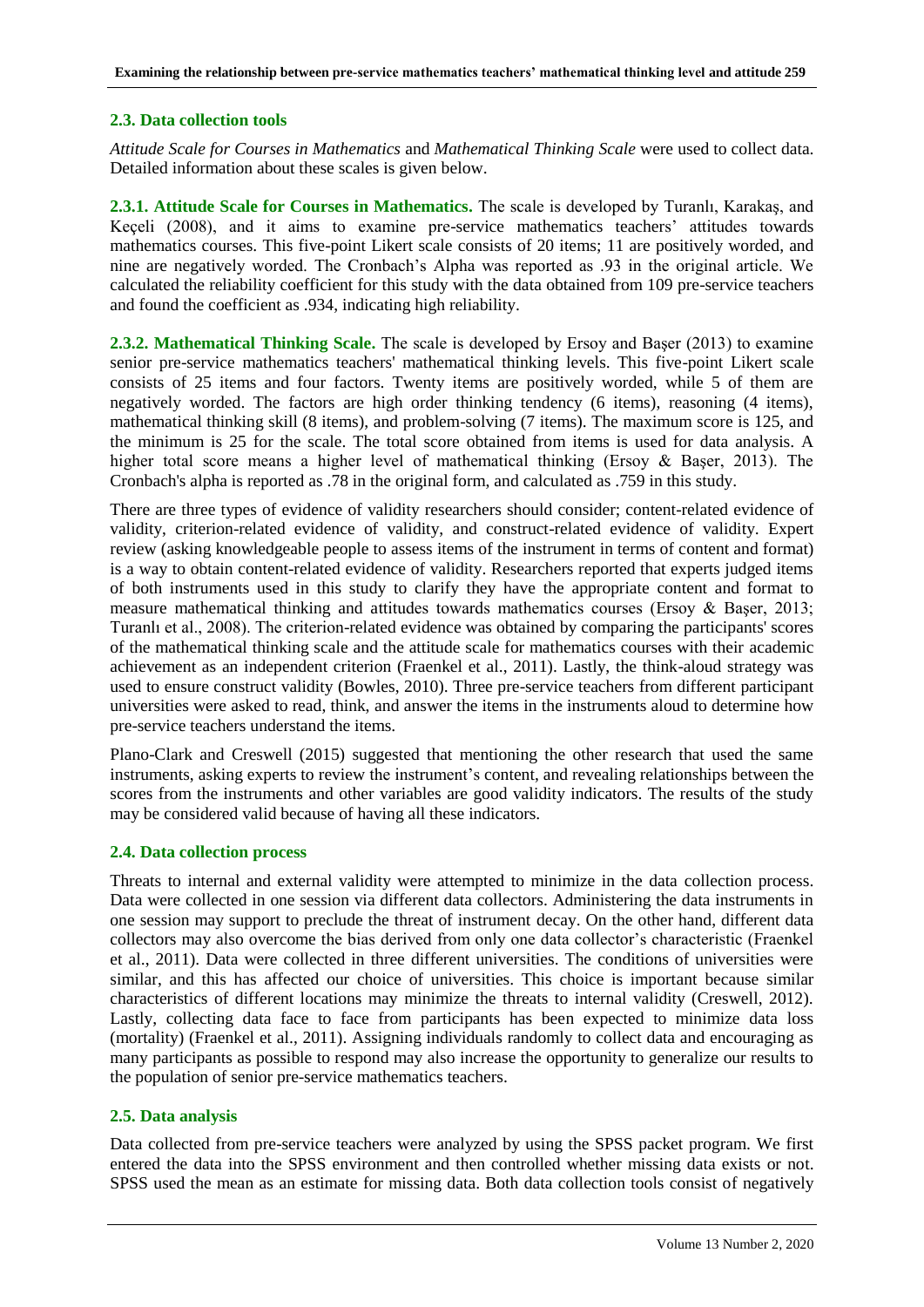worded items. These items were reverse-coded ranging from 1 (completely agree) and 5 (completely disagree). After these adjustments, the normality of the data was investigated.

Non-parametric tests were utilized in data analysis because data is significantly different from the normal distribution. Mann-Whitney U test was used to determine whether there is a significant difference in pre-service teachers' attitudes towards mathematics courses and their mathematical thinking in terms of gender. Besides, the Kruskal-Wallis test was also employed to identify a significant difference in pre-service teachers' attitudes towards mathematics courses and their mathematical thinking in terms of reasons for career choice and academic achievement. In case of revealing a significant difference from the Kruskal-Wallis test, the Mann-Whitney U test was performed again by selecting groups in twos to determine the source of the significant difference (Field, 2009).

Correlation analysis was conducted to reveal the relationship between pre-service teachers' attitudes towards mathematics and mathematical thinking. Correlation analysis is a statistical test used to identify the trend or the pattern between two variables or two data sets (Creswell, 2012). Spearman's Rho (ρ) was used to interpret results as data does not have a normal distribution. The Correlation coefficient (ρ) gives the degree of the relationship between variables, while the square of correlation coefficient  $(\rho^2)$  gives the strength of the relationship. In other words, it is the extent to which the variance in a variable is explained by another variable. If the correlation coefficient is less than 0.30, the relationship is considered as weak; if the coefficient is in the range of .30-.70, the relationship is considered as moderate; and if the correlation is more than .70, the relationship is considered as strong (Büyüköztürk, 2011).

Table 1 was used to interpret the levels of pre-service teachers' mathematical thinking and its subdomains and attitudes towards mathematics courses. Maximum and minimum scores that can be obtained from scales and sub-scales were identified, and the minimum score has been subtracted from the maximum score. The result was divided into three because we considered three levels as low, moderate, and high.

|                                                               |                                   | Low                | <b>Moderate</b> | High      |
|---------------------------------------------------------------|-----------------------------------|--------------------|-----------------|-----------|
| The Sub-Domains of                                            | Higher-order thinking<br>tendency | $6 - 13 \ldots 33$ | 13.34-21.67     | 21.68-30  |
| <b>Mathematical Thinking</b><br><b>Scale</b>                  | Reasoning                         | $4 - 8.66$         | 8.6-14.33       | 14.34-20  |
|                                                               | Mathematical thinking skill       | $8 - 18$           | 19-29           | 30-40     |
|                                                               | Problem-solving                   | 7-15.66            | 15.67-25.33     | 25.34-35  |
| <b>Mathematical Thinking</b><br><b>Scale</b>                  | Total score                       | 5-44.33            | 44.34-84.67     | 84.68-125 |
| <b>Attitude Scale for</b><br>Courses in<br><b>Mathematics</b> | Total score                       | $20 - 46$          | 47-73           | 73-100    |

**Table 1.** *Ranges used to interpret mathematical thinking and attitude levels*

## **3. Findings**

Kolmogorov-Smirnov test was employed to examine whether the data obtained from the mathematical thinking scale and attitude scale for mathematics courses had a normal distribution or not. Table 2 indicates the Kolmogorov-Smirnov test results and the levels of pre-service teachers' levels of mathematical thinking and attitudes.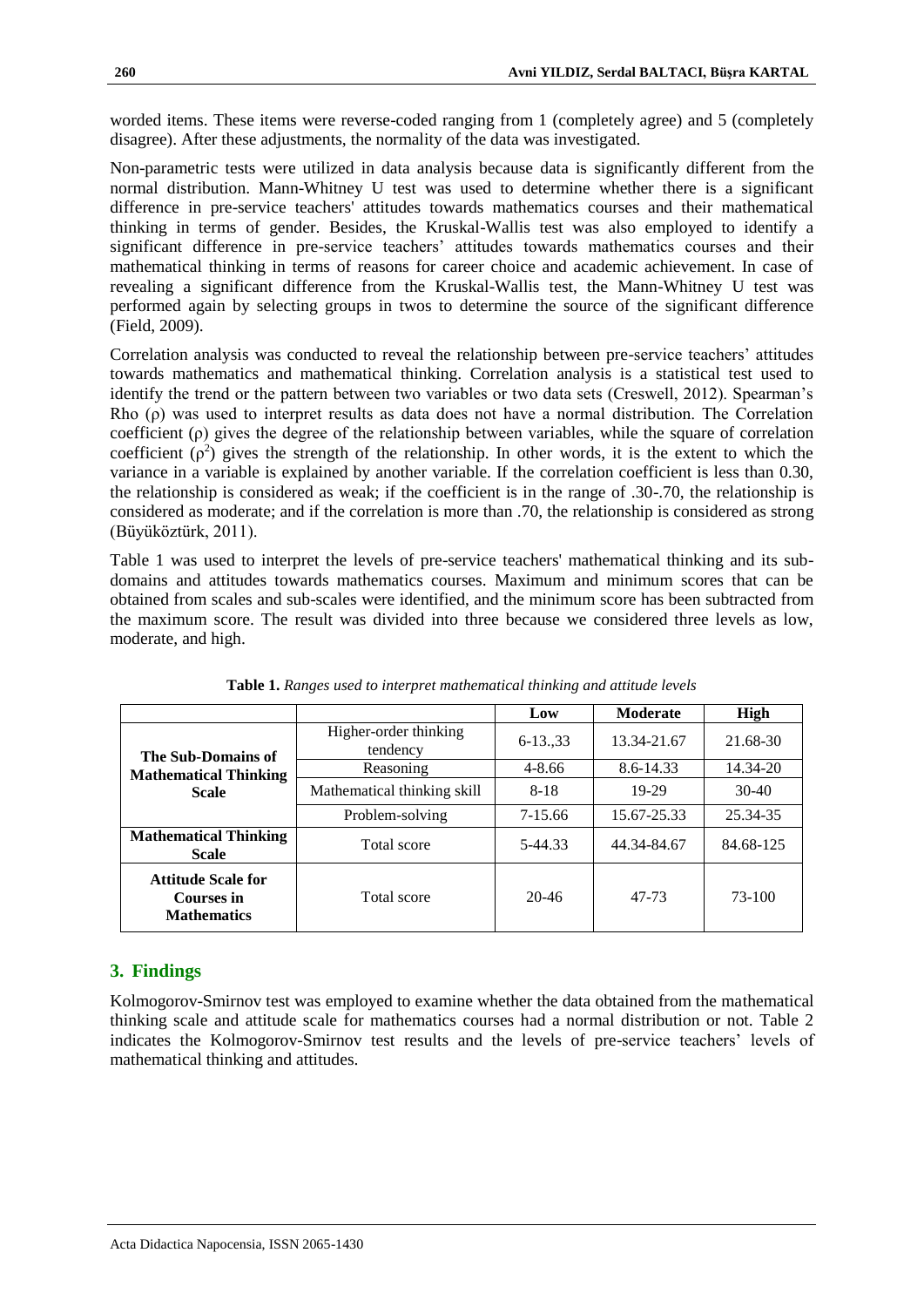|                                                          | n   | X      | Sd     | Level    | p        |
|----------------------------------------------------------|-----|--------|--------|----------|----------|
| <b>Higher-order thinking tendency</b>                    | 109 | 25.100 | 2.759  | High     | $0.005*$ |
| <b>Reasoning</b>                                         | 109 | 17.588 | 2.083  | High     | $0.000*$ |
| <b>Mathematical thinking skill</b>                       | 109 | 29.752 | 3.113  | Moderate | $0.004*$ |
| Problem-solving                                          | 109 | 26.624 | 2.808  | High     | $0.007*$ |
| <b>Mathematical Thinking Scale Total</b><br><b>Score</b> | 109 | 99.064 | 8.040  | High     | 0.200    |
| <b>Attitude for Courses in Mathematics</b>               | 109 | 71.266 | 14.108 | Moderate | $0.010*$ |

**Table 2.** *One sample Kolmogorov-Smirnov test results for the subdomains of mathematical thinking scale and attitude scale for courses in mathematics*

Table 2 indicates that pre-service secondary school mathematics teachers have a high level of higherorder thinking tendency, reasoning, problem-solving, and a moderate level of mathematical thinking skill. Considering the overall scale of mathematical thinking results, we can say that participants have a high level of mathematical thinking. However, pre-service teachers' attitude level for mathematics courses is found to be at a moderate level.

Normality test results reveal that data obtained from the attitude scale and the subdomains of mathematical thinking tendency, reasoning, mathematical thinking skill, and problem-solving have significantly differed from a normal distribution (*p<.05*). In other words, data does not have a normal distribution, and for this reason, non-parametric tests were utilized in data analysis.

## **3.1. Findings related to the first research question**

Mann-Whitney U test was employed to examine whether pre-service teachers' attitudes for mathematics courses differ in terms of gender, and Table 3 shows the results.

| Groups      | Ν  | <b>Mean Rank</b> | Sum of ranks | <b>M-Whitney U</b> |          |       |
|-------------|----|------------------|--------------|--------------------|----------|-------|
| Male        | 30 | 59.12            | 1773.50      | 1061.50            | $-0.838$ | 0.402 |
| Female      | 79 | 53.44            | 4221.50      |                    |          |       |
| $\leq 0.05$ |    |                  |              |                    |          |       |

**Table 3.** *Pre-service teachers' attitudes for courses in mathematics in terms of gender*

Table 3 presents that male pre-service teachers have more positive attitudes for courses in mathematics than female pre-service teachers. However, this difference between the means of males and females is not statistically significant (*p=0.402>.05*).

Pre-service teachers' attitudes for courses in mathematics were examined in order to reveal whether there is a significant difference in terms of their reasons for career choice. For this purpose, the Kruskal-Wallis test was utilized, and the results are given in Table 4.

**Table 4.** *Pre-service teachers' attitudes for courses in mathematics in terms of the reason for career choice*

| <b>Reasons for career choice</b> | <b>Mean Rank</b> | -     |          |  |
|----------------------------------|------------------|-------|----------|--|
| <b>Intrinsic reasons</b>         | 60.28            |       |          |  |
| <b>Family guidance</b>           | 45.31            | 8.200 | $0.017*$ |  |
| Other                            |                  |       |          |  |
| $\sim$ $\sim$ $\sim$ $\sim$      |                  |       |          |  |

*\*p <.05*

Pre-service teachers' attitudes differ significantly in terms of the reasons for career choice. Mann-Whitney U test was performed by selecting groups in twos to determine the source of the significant difference. Mann-Whitney U test results indicate that pre-service teachers who chose to teach as a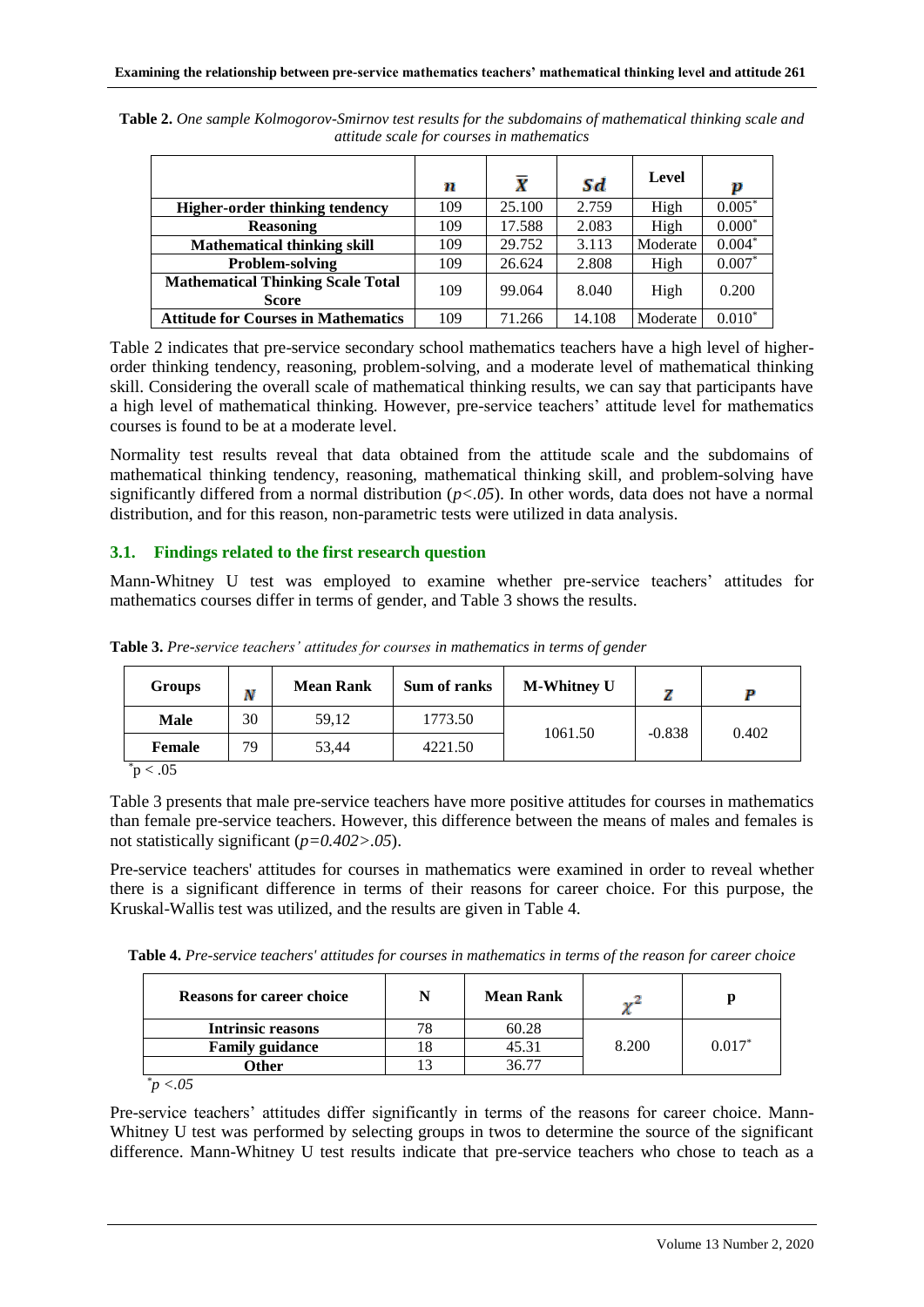career with intrinsic reasons have significantly more positive attitudes than those who chose this career for other reasons such as a teacher or peer guidance  $(U=283,000; p=.011 < .05)$ .

Whether there was a significant difference in pre-service teachers' attitudes for courses in mathematics in terms of academic achievement was investigated by utilizing the Kruskal-Wallis test (Table 5).

| <b>Academic Achievement</b> | N  | <b>Mean Rank</b> |        | p        |  |
|-----------------------------|----|------------------|--------|----------|--|
| 1.51-2.00                   | 6  | 19.92            |        |          |  |
| $2.01 - 2.50$               | 25 | 40.94            |        |          |  |
| $2.51 - 3.00$               | 53 | 60.17            | 17.695 | $0.001*$ |  |
| $3.01 - 3.50$               | 20 | 64.08            |        |          |  |
| $3.51 - 4.00$               | 5  | 76.30            |        |          |  |
|                             |    |                  |        |          |  |

**Table 5.** *Pre-service teachers' attitudes for courses in mathematics in terms of academic achievement*

Table 5 indicates that pre-service teachers' attitudes have differed significantly in terms of academic achievement ( $\chi^2$ =17,695; p < .05). The groups that were arranged based on academic achievement were selected in twos, and the Mann-Whitney U test was utilized to examine the source of the significant difference. Pre-service teachers who are at an academic level between 1,51-2,00 have been found to have less positive attitudes than those who are at an academic level between 2,01-2,50 (*U=32,500; p=.033 < .05*), between 2,51-3,00 (*U=49,500; p=.006 < .05*), and between 3,51-4,00  $(U=1,000; p=.011 < .05)$ . Pre-service teachers whose achievement level is between 2,51-3,00 have been seen to have more positive attitudes than those whose achievement level is between 2,01-2,50  $(U=425,000; p=.011 < .05)$  and pre-service teachers whose achievement level is between 3,51-4,00 have been seen to have more positive attitudes than those whose achievement level is between 3,01- 3,50 (*U=14,500; p=.007 < .05*).

## **3.2. Findings related to the second research question**

Research question 2 is related to the existing significant differences in pre-service teachers' levels in the subdomains of mathematical thinking scale in terms of gender, the reasons for career choice, and academic achievement.

Table 6 indicates the results of the Mann Whitney U test that was employed to investigate whether there were significant differences in participants' levels of higher-order thinking tendency, reasoning, mathematical thinking skill, and problem-solving in terms of gender.

|                          | <b>Groups</b> | N  | $\overline{\overline{X}}$ | <b>Mean Rank</b> | Sum of<br><b>Ranks</b> | <b>M-</b><br>Whitney<br>U | z        | P    |
|--------------------------|---------------|----|---------------------------|------------------|------------------------|---------------------------|----------|------|
| Higher-order<br>thinking | <b>Male</b>   | 30 | 25.500                    | 59.42            | 1782.50                | 1052.500                  | $-.905$  | .365 |
| tendency                 | <b>Female</b> | 79 | 24.950                    | 53.32            | 4212.50                |                           |          |      |
| <b>Reasoning</b>         | <b>Male</b>   | 30 | 17.667                    | 55.90            | 1677.00                | 1158.000                  | $-186$   | .852 |
|                          | <b>Female</b> | 79 | 17.557                    | 54.66            | 4318.00                |                           |          |      |
| <b>Mathematical</b>      | <b>Male</b>   | 30 | 30.033                    | 57.95            | 1738.50                | 1096.500                  | $-.604$  | .546 |
| thinking skill           | <b>Female</b> | 79 | 29.646                    | 53.88            | 4256.50                |                           |          |      |
| Problem-                 | <b>Male</b>   | 30 | 27.233                    | 63.28            | 1898.50                |                           |          |      |
| solving                  | <b>Female</b> | 79 | 26.392                    | 51.85            | 4096.50                | 936.500                   | $-1.696$ | .090 |

**Table 6.** *Pre-service teachers' levels in the subdomains of mathematical thinking scale in terms of gender*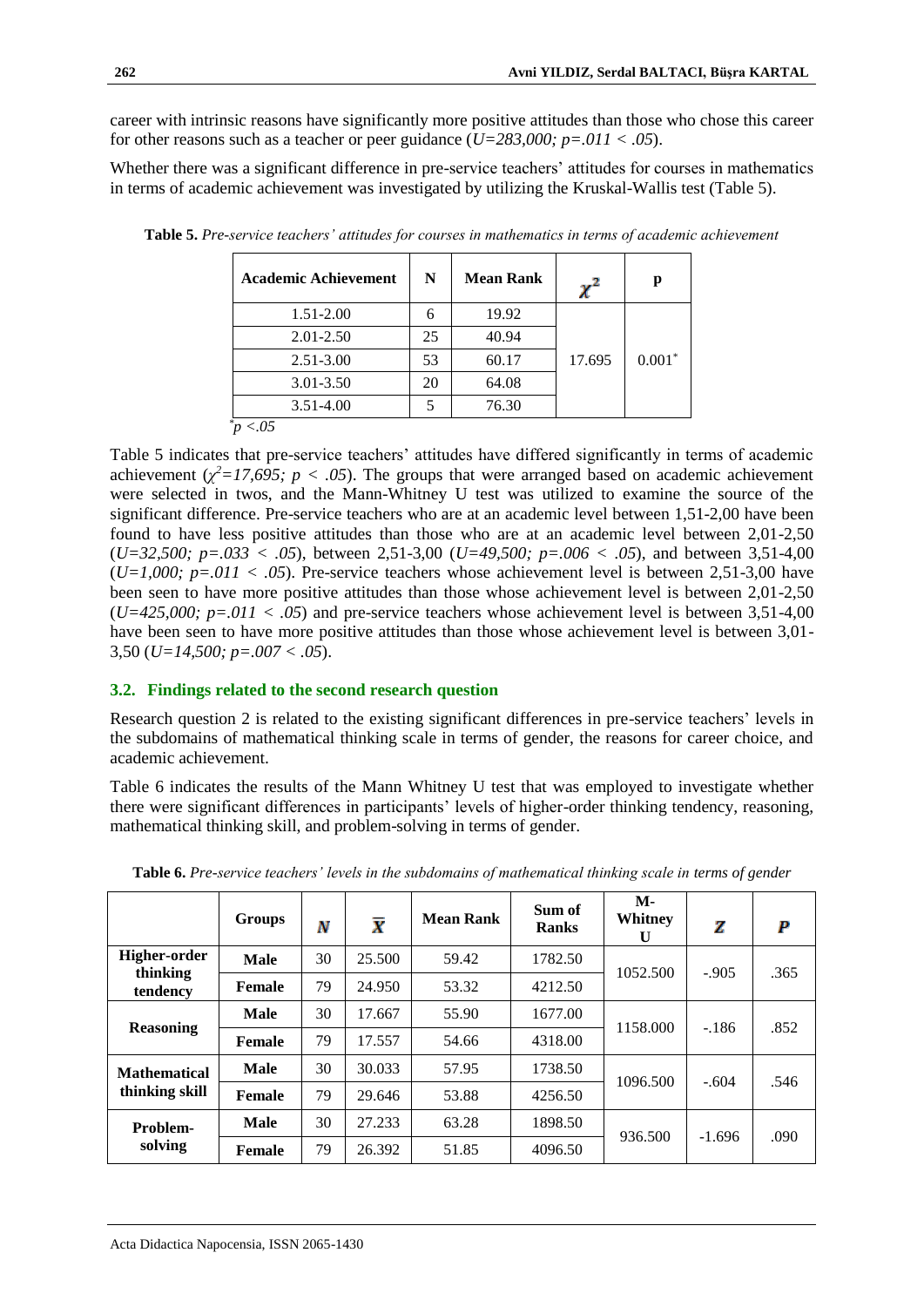It is seen from Table 6 that male pre-service teachers have higher levels in all the subdomains than female teachers. The differences between total scores of males and females are not found to be statistically significant (*U=1052,500; p=.365>.05; U=1158,000; p=.852 > .05; U=1096,500; p=.546 > .05; U=936,500; p=.090 > .05*).

Table 7 gives the results of the Kruskal-Wallis test that was utilized to reveal whether the reasons for career choice lead to significant differences in pre-service teachers' higher-order tendency, reasoning, mathematical thinking skills, and problem-solving.

|                     |                   | N  | $\bar{\textbf{x}}$ | <b>Mean Rank</b> | $\chi^2$ | p     |
|---------------------|-------------------|----|--------------------|------------------|----------|-------|
| <b>Higher-order</b> | Intrinsic reasons | 78 | 24.910             | 53.06            |          |       |
| thinking            | Family guidance   | 18 | 24.889             | 52.39            | 3.483    | 0.175 |
| tendency            | <b>Others</b>     | 13 | 26.539             | 70.23            |          |       |
| <b>Reasoning</b>    | Intrinsic reasons | 78 | 17.577             | 55.16            |          |       |
|                     | Family guidance   | 18 | 17.944             | 59.39            | 1.025    | 0.599 |
|                     | Others            | 13 | 17.153             | 47.96            |          |       |
|                     | Intrinsic reasons | 78 | 29.488             | 52.57            |          |       |
| <b>Mathematical</b> | Family guidance   | 18 | 31.222             | 70.81            | 5.732    | 0.057 |
| thinking skill      | <b>Others</b>     | 13 | 29.308             | 47.69            |          |       |
| Problem-            | Intrinsic reasons | 78 | 26.577             | 54.54            |          |       |
|                     | Family guidance   | 18 | 27.222             | 60.25            | 0.790    | 0.674 |
| solving             | Others            | 13 | 26.077             | 50.46            |          |       |

**Table 7.** *Pre-service teachers' levels in the subdomains of mathematical thinking scale in terms of the reasons for career choice*

 $*p < .05$ 

Table 7 presents no significant differences in the mathematical thinking scale subdomains in terms of the reasons for career choice.

The last analysis for research question 2 examined whether academic achievement results in a significant difference in the mathematical thinking scale's subdomains. For this purpose, the Kruskal-Wallis test was conducted, and the results were given in Table 8.

|                     | Academic<br><b>Achievement</b> | N  | $\bar{\textbf{x}}$ | <b>Mean Ranks</b> | $\chi^2$ | p     |
|---------------------|--------------------------------|----|--------------------|-------------------|----------|-------|
|                     | $1.51 - 2.00$                  | 6  | 25.333             | 56.50             | 4.640    | 0.326 |
| Higher-order        | $2.01 - 2.50$                  | 25 | 24.040             | 43.52             |          |       |
| thinking            | $2.51 - 3.00$                  | 53 | 25.359             | 57.57             |          |       |
| tendency            | 3.01-3.50                      | 20 | 25.500             | 59.65             |          |       |
|                     | $3.51 - 4.00$                  | 5  | 25.800             | 64.80             |          |       |
|                     | $1.51 - 2.00$                  | 6  | 17.500             | 49.50             | 3.015    | 0.555 |
|                     | 2.01-2.50                      | 25 | 17.000             | 46.52             |          |       |
| <b>Reasoning</b>    | $2.51 - 3.00$                  | 53 | 17.774             | 58.39             |          |       |
|                     | 3.01-3.50                      | 20 | 17.700             | 56.35             |          |       |
|                     | $3.51 - 4.00$                  | 5  | 18.200             | 62.70             |          |       |
|                     | $1.51 - 2.00$                  | 6  | 28.167             | 37.00             | 3.384    | 0.496 |
| <b>Mathematical</b> | $2.01 - 2.50$                  | 25 | 29.280             | 52.80             |          |       |
|                     | $2.51 - 3.00$                  | 53 | 30.076             | 57.04             |          |       |
| thinking skill      | 3.01-3.50                      | 20 | 30.200             | 60.25             |          |       |
|                     | $3.51 - 4.00$                  | 5  | 28.800             | 45.00             |          |       |
|                     | $1.51 - 2.00$                  | 6  | 26.167             | 49.50             | 4.301    | 0.367 |
| Problem-            | $2.01 - 2.50$                  | 25 | 25.920             | 47.68             |          |       |
| solving             | $2.51 - 3.00$                  | 53 | 26.793             | 56.40             |          |       |
|                     | 3.01-3.50                      | 20 | 27.050             | 60.20             |          |       |

**Table 8.** *Pre-service teachers' levels in the subdomains of mathematical thinking scale in terms of academic achievement*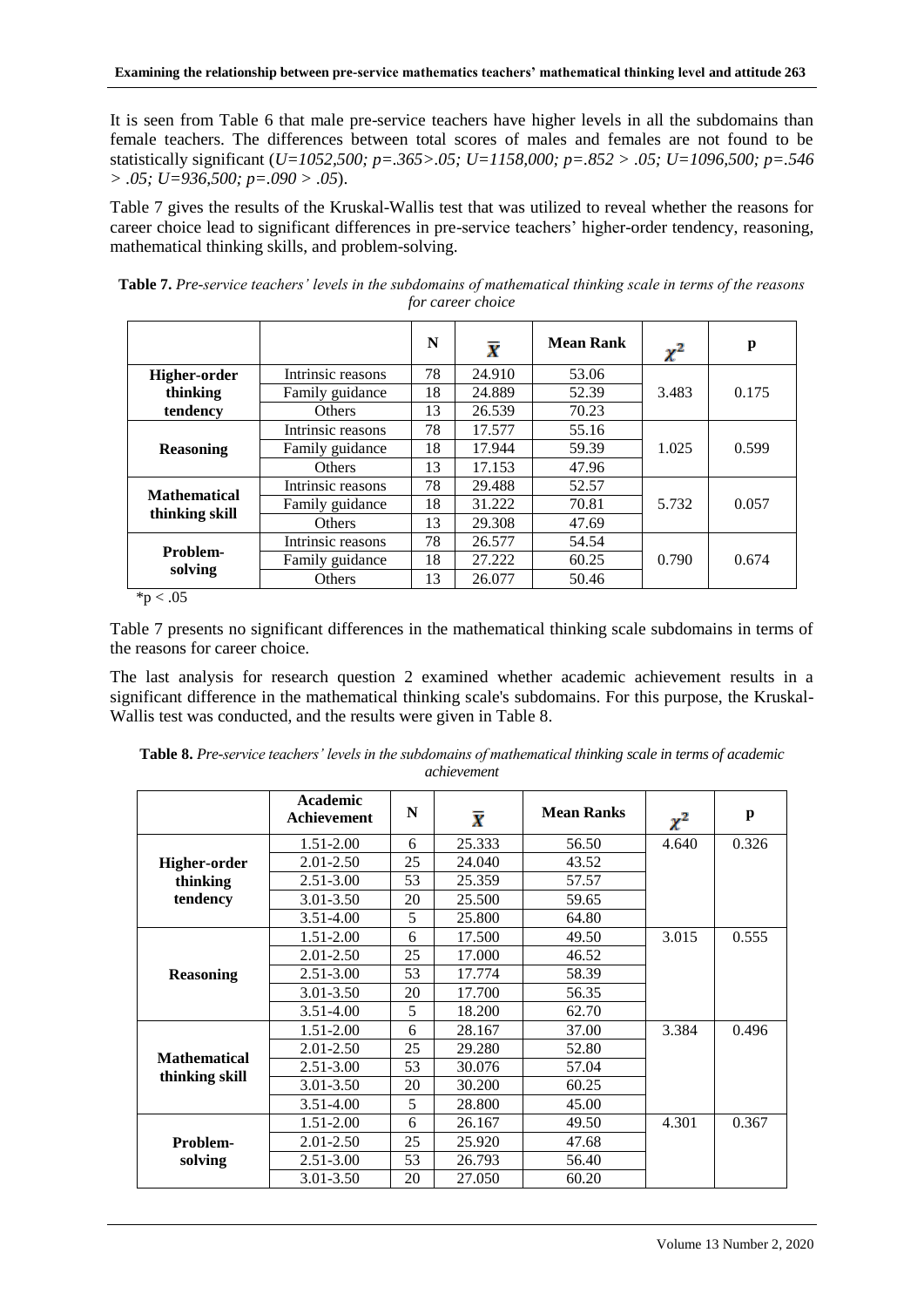|                               | 3.51-4.00 | -<br>ັ | 27.200 | 62.60 |  |
|-------------------------------|-----------|--------|--------|-------|--|
| $*_\mathcal{D} <$<br>$\sim$ v |           |        |        |       |  |

As seen from Table 8, there were no significant differences in pre-service teachers' levels of higher order thinking tendency ( $\chi^2$ =4,640; p=0,326>.05), reasoning ( $\chi^2$ =3,015; p=0,555>.05), mathematical thinking skill ( $\chi^2$ =3,384; p=0,496>.05), and problem-solving ( $\chi^2$ =4,301; p=0,367>.05) in terms of academic achievement.

#### **3.3. Findings related to the third research question**

Correlation analysis was performed to reveal the relationship between pre-service teachers' attitudes for courses in mathematics and the subdomains of the mathematical thinking scale. Table 9 indicates the results of the correlation analysis.

**Table 9.** *The Spearman's Rho Correlation between attitudes for courses in mathematics and subdomains of the mathematical thinking scale*

|                                    | <b>Attitudes for courses in mathematics</b> |
|------------------------------------|---------------------------------------------|
| Higher-order thinking tendency     | $363*$                                      |
| <b>Reasoning</b>                   | $.320*$                                     |
| <b>Mathematical thinking scale</b> | .164                                        |
| <b>Problem-solving</b>             | $273*$                                      |

*\* Correlation is significant at the .001 level*

The Spearman's Rho correlation is .363 with the significance level of .001, which means that there is a significant positive moderate correlation between higher-order thinking tendency and attitudes. The Spearman's Rho correlation is .320 with the significance level .001, which means that there is a significant positive moderate correlation between reasoning and attitudes. Finally, the Spearman's Rho correlation is .273 with the significance level .001, which means that there is a significant positive moderate correlation between problem-solving and attitudes. The correlation between the subdomain titled mathematical thinking skill and attitudes was also weak and not statistically significant.

Considering the significant and positive correlations between attitudes for courses in mathematics and higher-order thinking tendency, reasoning, and problem-solving, it was found that 13.17%  $(\rho^2=[0.363]^2)$  of variance in attitudes can be explained by higher-order thinking tendency, 10.24%  $(\rho^2 = [0, 320]^2)$  by reasoning, and 7.45%  $(\rho^2 = [0.273]^2)$  by problem-solving.

## **4. Conclusion and Discussion**

This research aims to investigate (i) whether pre-service secondary school mathematics teachers' attitudes for courses in mathematics differ in terms of gender, reasons for career choice, and academic achievement, (ii) whether pre-service secondary school mathematics teachers' mathematical thinking levels differ in terms of gender, reasons for career choice, and academic achievement, and (iii) the relationship between pre-service teachers' attitudes and mathematical thinking levels.

Participants have been found to have a moderate level of attitudes for courses in mathematics. Some researches report pre-service teachers' moderate level of mathematics attitudes (Kargar et al., 2010; Rech, Hartzell, & Stephens, 1993) and a high level of attitudes (Boran et al., 2013; Bulut et al., 2002; Cakiroglu & Isiksal, 2009; Duru et al., 2005; Kandemir, 2007). Ma and Kishor (1997) suggested that individuals' levels of mathematics attitudes may decrease via an increasing number of mathematical experiences even if they started school with positive attitudes. Similarly, Philippou and Christou (1998) reported that students' mathematics attitudes might have a trend to diminish because of the increasing level of the difficulties in mathematical activities and the increasing level of the pressure that these activities put on the students as their grade levels increase. In a way that supports these findings, Kaasila, Hannula, Laine, and Pehkonen (2008) reported negative mathematics attitudes of pre-service teachers, while Malik (2018) found negative attitudes in college students.

Male pre-service mathematics teachers had more positive attitudes for courses in mathematics than female pre-service teachers. However, the difference between the means of males and females is not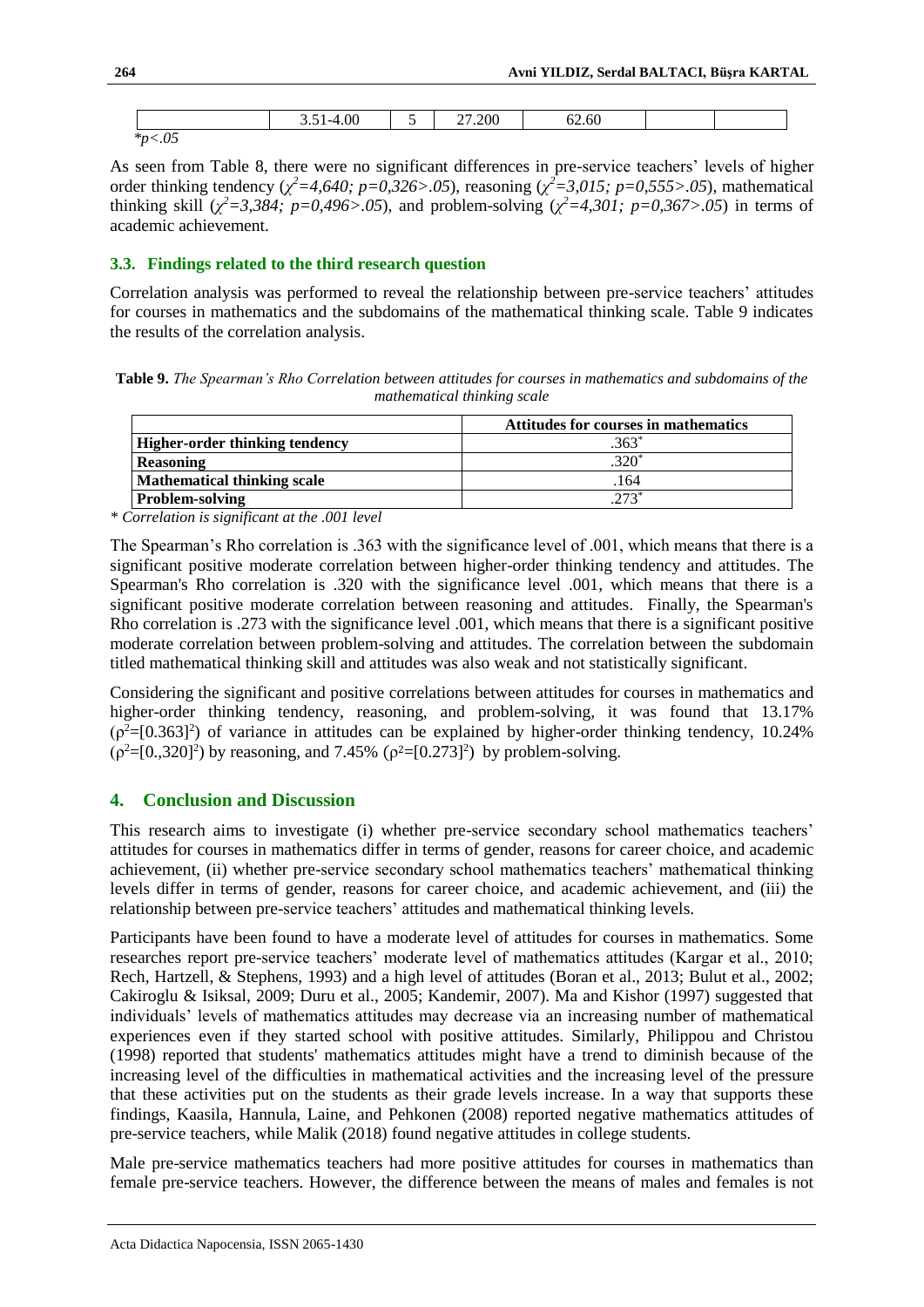statistically significant. Researchers (Awofala, 2016; Cakiroglu & Isiksal, 2009; Duru et al., 2005; Sarpkaya et al., 2011) mostly found no significant differences in mathematics attitudes in terms of gender. However, a few researchers (Bulut et al., 2002; Boran et al., 2013; Küçük et al., 2013) found significant differences in favor of females. On the other hand, Fennema and Sherman (1976; 1978) findings are consistent with this study.

Pre-service mathematics teachers' attitudes who chose to teach for intrinsic reasons differed significantly from those who chose to teach with family guidance or teacher and peer guidance. Research shows that teachers who chose to teach for intrinsic reasons are more open-minded about learning and have higher intrinsic motivation (Aktürk, 2012), and have more positive attitudes towards teaching as a career (Özder, Konedralı & Zeki, 2010). Pre-service teachers' attitudes are also related to their efficacy beliefs (Kartal, 2020). Pre-service teachers with more positive attitudes may feel more efficacious in mathematics. We think that pre-service teachers who chose to teach for intrinsic reasons feel qualified and willing to solve mathematics course problems. For this reason, they may study harder, and therefore their attitudes improved significantly from others. This assumption can be explained by research in the literature. Liking mathematics is a common factor that occurs in preservice teachers' reasons in career choice (Boz & Boz, 2008; İncikabı, Mercimek, Biber & Serin, 2016; Kartal & Kıymaz, 2020; Papanastasiou & Papanastasiou,1997; Sinclair, 2008; Tataroğlu, Özgen & Alkan, 2011) and this factor may explain the significant difference in attitudes.

Pre-service teachers whose academic achievement is between 1,51-2,00 and 2,01-2,50 have lower attitudes for courses in mathematics than pre-service teachers with higher academic achievement. This finding is consistent with the researches that specify that attitude is a predictor of academic performance (Aljaberi, 2014; Bakar et al., 2010; Papanastasiou, 2000). Pre-service teachers' academic achievement level should be at least 2,00 in order to graduate. It may not be wrong to consider preservice teachers whose academic achievement is 2,50 and above as successful. Since pre-service teachers who had an achievement level above 2,50 may be accepted as successful, there may not be significant differences in their attitudes in terms of academic achievement.

Participants have a high level of mathematical thinking, considering the full scale. They also had high levels in the subdomains of higher-order thinking tendency, reasoning, and problem-solving and a moderate level in mathematical thinking skills. Yorulmaz, Çokçalışkan, and Çelik (2018) and Arslan and İlkörücü (2018) found that the pre-service teachers' mathematical thinking levels are high while Kargar and colleagues (2010), and Aljaberi (2014) reported moderate levels of mathematical thinking. Aljaberi (2014) also concluded that pre-service teachers' mathematical thinking improved as their grade levels increased. From this finding, it is possible to say that participants' mathematical thinking levels are high because they are seniors.

Many researchers investigated the affect (such as attitude, anxiety, and belief) in mathematical thinking (Aljaberi, 2014; Hannula, 2004; Kargar et al., 2010; Zan, Brown, Evans & Hannula, 2006). Individuals with negative attitudes towards mathematics may avoid doing mathematics and may not gain thinking skills such as reasoning and problem-solving (Aljaberi, 2014; Kargar et al., 2010). On the other hand, individuals who cannot think mathematically and fail in mathematical activities are likely to develop negative attitudes towards mathematics. This study investigated the relationship between pre-service teachers' attitudes and mathematical thinking levels. The correlation analysis indicated a moderate positive relationship between attitudes and the higher-order thinking tendency and the reasoning, and a weak positive relationship between attitudes and problem-solving. The relationships between attitudes and higher-order thinking tendency and reasoning may be stronger because undergraduate mathematics courses may employ higher-order thinking tendency and reasoning more frequently than problem-solving.

The findings of this study revealed the relationships between attitudes and mathematical thinking. The importance of developing positive mathematics attitudes in pre-service teachers is seen again (Marchiş, 2013) considering the effect of teachers' positive attitudes on their students' attitudes (Küçük et al., 2013). Therefore, pre-service teachers' mathematics attitudes should be measured periodically during their teacher preparation programs to make arrangements conducive to developing positive attitudes. One of the findings in this study is that pre-service teachers who chose to teach for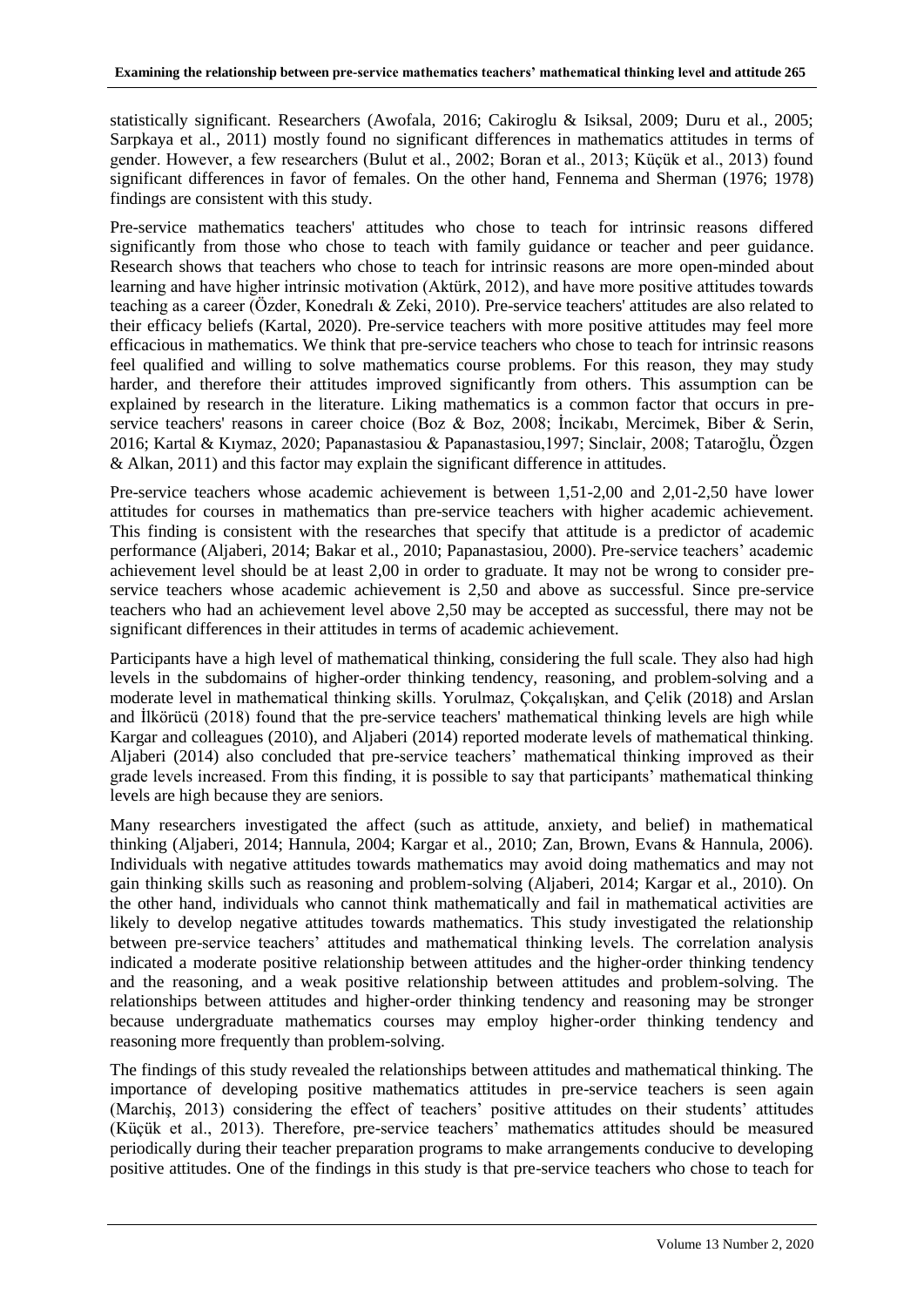intrinsic reasons have more positive attitudes than others. It is known that these pre-service teachers have higher levels of intrinsic motivation. It may be suggested to organize activities that improve preservice teachers' intrinsic motivation who did not choose to teach with intrinsic reasons. Making preservice teachers engaging in activities that require higher-order thinking and reasoning and making them believe that they would be successful may help pre-service teachers develop positive attitudes. It is essential to state that the subdomain of higher-order thinking tendency and reasoning explains 23% of the variance in the attitudes for courses in mathematics.

This study has investigated the relationship between senior pre-service teachers' attitudes for courses in mathematics and mathematical thinking levels. Further research may investigate these variables and the relationship between these two variables in all grade levels and examine whether grade level leads to significant differences or not. The relationships between mathematical thinking and affective factors such as motivation, beliefs, and values may also be explored.

#### **References**

Aktürk, A. O. (2012). Öğretmen adaylarının öğrenmeye ilişkin tutumlarının öğretmenlik mesleğini tercih etme nedenlerine ve akademik başarılarına göre incelenmesi [Analysis of attitudes of preservice teachers towards learning according to the reasons for choosing the teaching profession and their academic achievements]. *Ahi Evran Üniversitesi Kırşehir Eğitim Fakültesi Dergisi (KEFAD), 13*(3), 283-297.

Aljaberi, N. M. (2014). Pre-service elementary school teachers' level of mathematical thinking and their attitudes toward mathematics. *Journal of Education and Human Development*, *3*(3), 181-195.

Alkan, H., & Bukova-Güzel, E. (2005). Öğretmen adaylarında matematiksel düşünmenin gelişimi [Development of mathematical thinking in the student teachers]. *Gazi Üniversitesi Gazi Eğitim Fakültesi Dergisi, 25* (3), 221-236.

Arslan, Ç., & İlkörücü, Ş. (2018). İlköğretim matematik ve fen bilgisi öğretmen adaylarının matematiksel düşünme düzeyleri [Preservice mathematics and science teachers' mathematical thinking levels]. *Erzincan Üniversitesi Eğitim Fakültesi Dergisi*, *20*(1), 156-166.

Arslan, S. & Yıldız, C. (2010). 11. Sınıf öğrencilerinin matematiksel düşünmenin aşamalarındaki yaşantılarından yansımalar [Reflections from the experiences of 11th graders during the stages of mathematical thinking]. *Eğitim ve Bilim, 35*(156), 17-31.

Awofala, A. O. (2016). Examining preservice mathematics teachers" attitudes toward mathematics. *Nigerian Journal of Curriculum Studies*, *23*, 292-300.

Aydın, A., Sarıer, Y., & Uysal, Ş. (2012). Sosyoekonomik ve sosyokültürel değişkenler açısından PISA matematik sonuçlarının karşılaştırılması [The comparative assessment of the results of PISA mathematical literacy in terms of socio – culturel variables]. *Education and Science, 37* (164), 20-30.

Bakar, K. A., Tarmizi, R. A., Mahyuddin, R., Elias, H., Luan, W. S. & Ayub, A. F. M. (2010). Relationships between university students' achievement motivation, attitude and academic performance in Malaysia. *Procedia-Social and Behavioral Sciences*, *2*(2), 4906-4910.

Baki, A. (2008). *Kuramdan uygulamaya matematik eğitimi [Mathematics Education from Theory to Practice]*. Harf Yayıncılık, Trabzon.

Baki, A., Kösa, T. & Berigel, M. (2007). Bilgisayar destekli materyal kullanımının öğrencilerin matematik tutumlarına etkisi [The effect of using computer-based material towars students' mathematics attitude]. *In H. Uzunboylu & N. Çavuş (Eds.) Proceedings of 7th International Educational Technology Conference: Vol. 1. (pp. 20-24). Near East University, KKTC.*

Battista, M. T. (1986). The relationship of mathematics anxiety and mathematical knowledge to the learning of mathematical pedagogy by pre-service elementary teachers. *School Science and Mathematics, 86*(1), 10-19.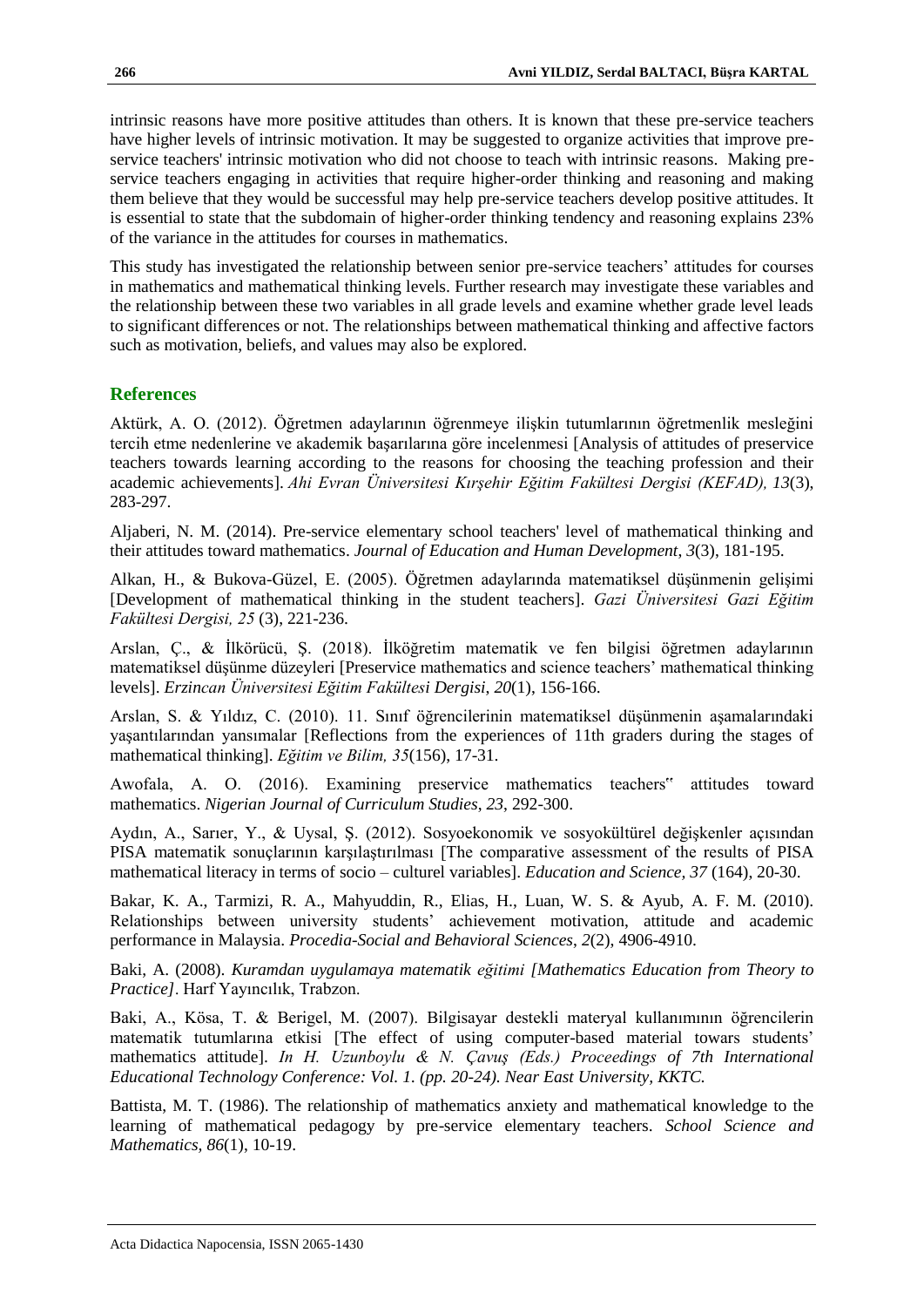Baykul, Y. (2000). *İlköğretimde matematik öğretimi 1.-5. sınıflar için [Mathematics teaching through 1-5 Grades].* Ankara: Pegem.

Beswick, K. (2006). Changes in pre-service teachers' attitudes and beliefs: The net impact of two mathematics education units and intervening experiences. *School Science and Mathematics, 106(*1), 36-47.

Boran, A., Aslaner, R. & Çakan, C. (2013). Birinci sınıf öğretmen adaylarının matematiğe yönelik tutumlarının bazı değişkenlere göre incelenmesi [Investigation of freshman teacher candidates' attitude towards mathematics by some variables]. *Turkish Journal of Computer and Mathematics Education (TURCOMAT)*, *4*(1), 1-19.

Bowles, M. A. (2010). *The think-aloud controversy in second language research.* London: Routledge.

Boz, Y. & Boz, N. (2008). Kimya ve matematik öğretmen adaylarının öğretmen olma nedenleri [Prospective chemistry and mathematics teachers' reasons for choosing teaching as a profession]. *Kastamonu Eğitim Dergisi*, *16*(1), 137-144.

Breen, S. & O'Shea, A. (2010). Mathematical thinking and task design. *Bulletin of the Irish Mathematical Society, 66.*

Bukova-Güzel, E. (2008). Yapılandırmacı öğrenme yaklaşımının matematik öğretmen adaylarının matematiksel düşünme süreçlerine olan etkisi [The effect of the constructivist learning approach on the mathematical thinking processes of pre-service mathematics teachers]. *e-Journal of New World Sciences Academy Social Sciences, 3*(4), 678-688.

Bulut, S., Yetkin, İ. E. & Kazak, S. (2002). Matematik öğretmen adaylarının olasılık başarısı, olasılık ve matematiğe yönelik tutumlarının cinsiyete göre incelenmesi [Investigation of prospective mathematics teachers' probability achievement, attitudes toward probability and mathematics with respect to gender]. *Hacettepe Üniversitesi Eğitim Fakültesi Dergisi*, *22*(22), 21-28.

Bütüner, S. Ö., & Güler, M. (2017). Gerçeklerle yüzleşme: Türkiye'nin TIMSS matematik başarısı üzerine bir çalışma [Facing the Reality: A Study on TIMSS Mathematics Achievement of Turkey]. *Bayburt Eğitim Fakültesi Dergisi*, *12*(23), 161-184.

Büyüköztürk, Ş. (2011). *Sosyal bilimler için veri analizi el kitabı: İstatistik, araştırma deseni SPSS uygulamaları ve yorum [Handbook for data analysis in social sciences: Statistics, research design SPSS applications and interpretation]*. Pegem A Yayıncılık.

Cakiroglu, E. & Isiksal, M. (2009). Preservice elementary teachers' attitudes and self-efficacy beliefs toward mathematics. *Eğitim ve Bilim*, *34*(151), 132.

Çelik, H.C. & Bindak, R. (2005). Sınıf öğretmenliği bölümü öğrencilerinin matematiğe yönelik tutumlarının çeşitli değişkenlere göre incelenmesi [Investigation of the primary school teacher students' attitudes towards mathematics by various variables]. *Kastamonu Eğitim Dergisi, 13*(2), 427- 436.

Creswell, J. W. (2012). *Educational research: Planning, conducting, and evaluating quantitative and qualitative research.* Boston: Pearson Education.

Duru, A., Akgün, L. & Özdemir, M. E. (2005). İlköğretim öğretmen adaylarının matematiğe yönelik tutumlarının incelenmesi [An analysis of primary teacher candidates' attitude towards mathematics]. *Atatürk Üniversitesi Kazım Karabekir Eğitim Fakültesi Dergisi*, *11*, 520-536.

Ernest, P. (1988). The attitudes and practices of student teachers of primary school mathematics. Paper presented at the *Proceedings of 12th International Conference on the Psychology of Mathematics Education*, Hungary.

Ersoy, E., & Başer, N. E. (2013). Matematiksel düşünme ölçeğinin geliştirilmesi [The development of mathematical thinking scale]. *Kastamonu Eğitim Dergisi*, *21*(4), 1471-1486.

Eshun, B. (2004). Sex-differences in attitude of students towards mathematics in secondary schools, *Mathematics Connection, 4*, 1-13.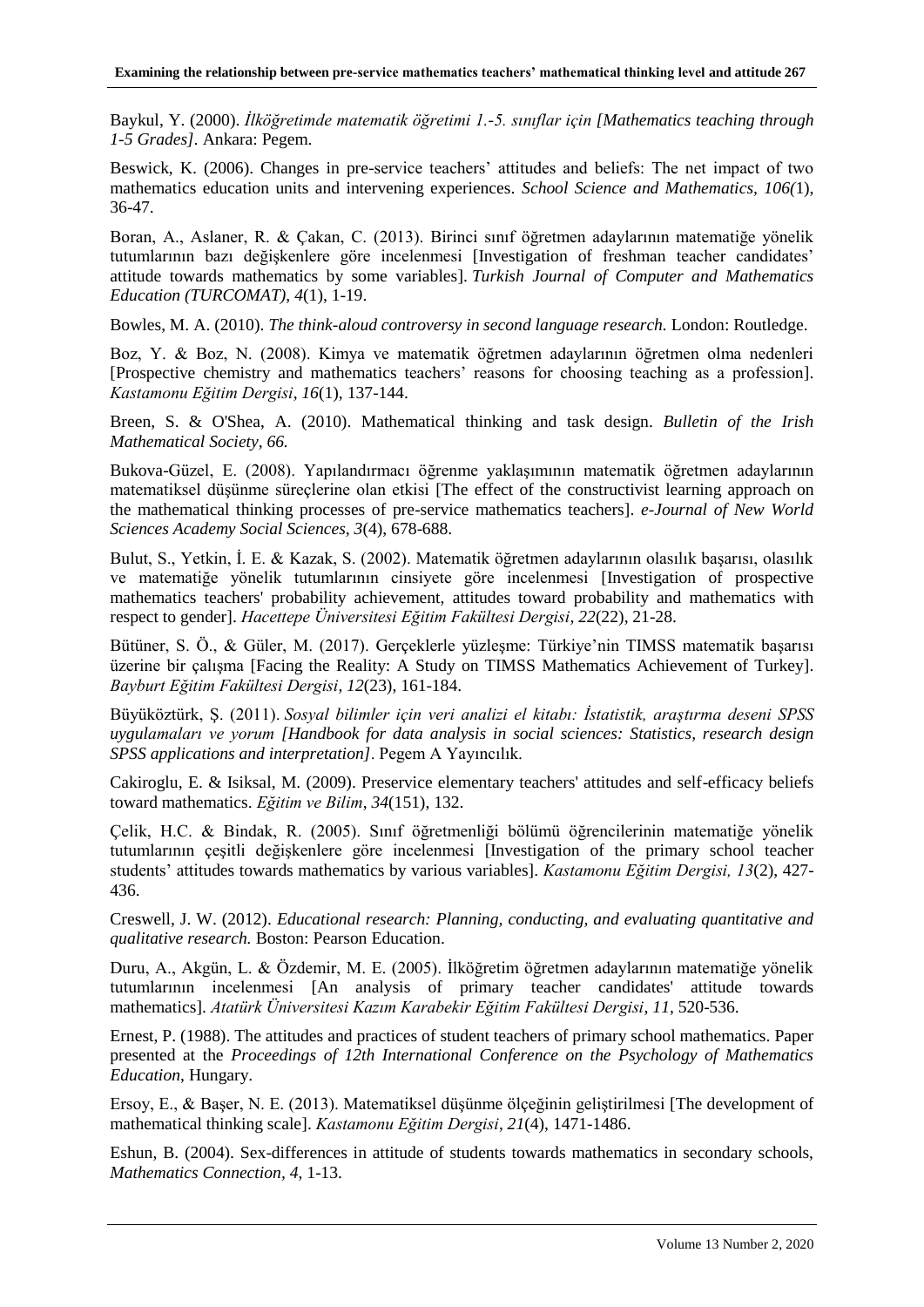Fennema, E., & Sherman, J. (1976, February). *Sex related differences in mathematics learning: Myths, realities and related factors*. Paper presented at the annual meeting of the American Association for the Advancement of Science, Boston.

Fennema, E., & Sherman, J. (1978). Sex-related differences in mathematics achievement and related factors: A further study. *Journal for Research in Mathematics Education*, *9*, 189–203.

Field, A. (2009). *Discovering statistics using SPSS (and sex and drugs and rock 'n' roll) (*3rd Ed.). Los Angeles, CA: SAGE Publication.

Ford, M. I. (1994). Teachers' beliefs about mathematical problem solving in the elementary school. *School Science and Mathematics*, *94*(6), 314-322.

Fraenkel, J. R., Wallen, N. E., & Hyun, H. H. (2011). *Validity and reliability, how to design and evaluate research in science education* (8th Ed.). Mc Graw–Hill Companies.

Gellert, U. (2000). Mathematics instruction in safe space: Prospective elementary teachers' views of mathematics education. *Journal of Mathematics Teacher Education 3*, 251-270.

Günhan, B. C. & Başer, N. (2008). Probleme dayalı öğrenme yönteminin öğrencilerin matematiğe yönelik tutumlarına ve başarılarına etkisi [The effect of problem-based learning on students' attitudes towards and achievements in mathematics]. *Abant İzzet Baysal Üniversitesi Eğitim Fakültesi Dergisi*, *8* (1), 119-134.

Hannula, M.S (2004). *Affect in mathematical thinking and learning*. Doctoral Dissertation, University of Turku, Finland.

İncikabı, L., Mercimek, O., Biber, A. Ç., & Serin, M. K. (2016). Neden ilköğretim matematik öğretmenliği programındayım? Tercih nedenleri ve beklentilerin cinsiyet ve akademik başarı bağlamında incelenmesi: Kastamonu üniversitesi örneği [Why am I in Primary School Mathematics Teacher Education Program? An analysis of Reasons and Expectations in the Context of Gender and Academic Achievement: Case of Kastamonu University]. *Necatibey Eğitim Fakültesi Elektronik Fen ve Matematik Eğitimi Dergisi*, *10*(2), 367-390.

Kaasila, R., Hannula M.S., Laine, A. & Pehkonen, E. (2008). Socio-emotional orientations and teacher change. *Educational Studies in Mathematics* 67(2),111-123.

Kandemir, M. (2007). Sınıf öğretmeni adaylarının temel matematik dersine ilişkin tutumları ve kavram öğrenim düzeyleri [Attitudes and concept learning levels about basic mathematics of class student teachers]. *Erzincan Eğitim Fakültesi Dergisi*, 9(2), 13-32.

Kargar, M., Tarmizi, R. A. & Bayat, S. (2010). Relationship between mathematical thinking, mathematics anxiety and mathematics attitudes among university students. *Procedia-Social and Behavioral Sciences, 8,* 537-542.

Kartal, B. (2020). Pre-service Science and Mathematics Teachers' Teaching Efficacy Beliefs and Attitudes toward Teaching: A Partial Correlation Research. *Australian Journal of Teacher Education, 45*(9), 42-61.

Kartal, B., & Kiymaz, Y. (2020). İlköğretim Matematik Öğretmen Adaylarının Perspektifinden: Niçin Öğretmen Olmak İstedim? Ne Hissediyorum? [Why Did I Choose Teaching? How Do I Feel?: The Case of Pre-Service Mathematics Teachers]. *Trakya Eğitim Dergisi*, *10*(2), 519-536.

Katagiri, S. (2006). Mathematical thinking and how to teach it. Paper presented at the *APEC-Tsukuba International Conference on Innovative Teaching of Mathematics through Lesson Study (II)*. 2-7 December. Tokyo & Sapporo, Japan.

Keskin, M., Akbaba, S. & Altun, M. (2013). 8. ve 11. sınıf öğrencilerinin matematiksel düşünme aşamalarındaki davranışlarının karşılaştırılması [Comparison of 8 th and 11 th grade students behaviours at mathematical thinking]. *Journal of Educational Sciences, 1*, 33-50.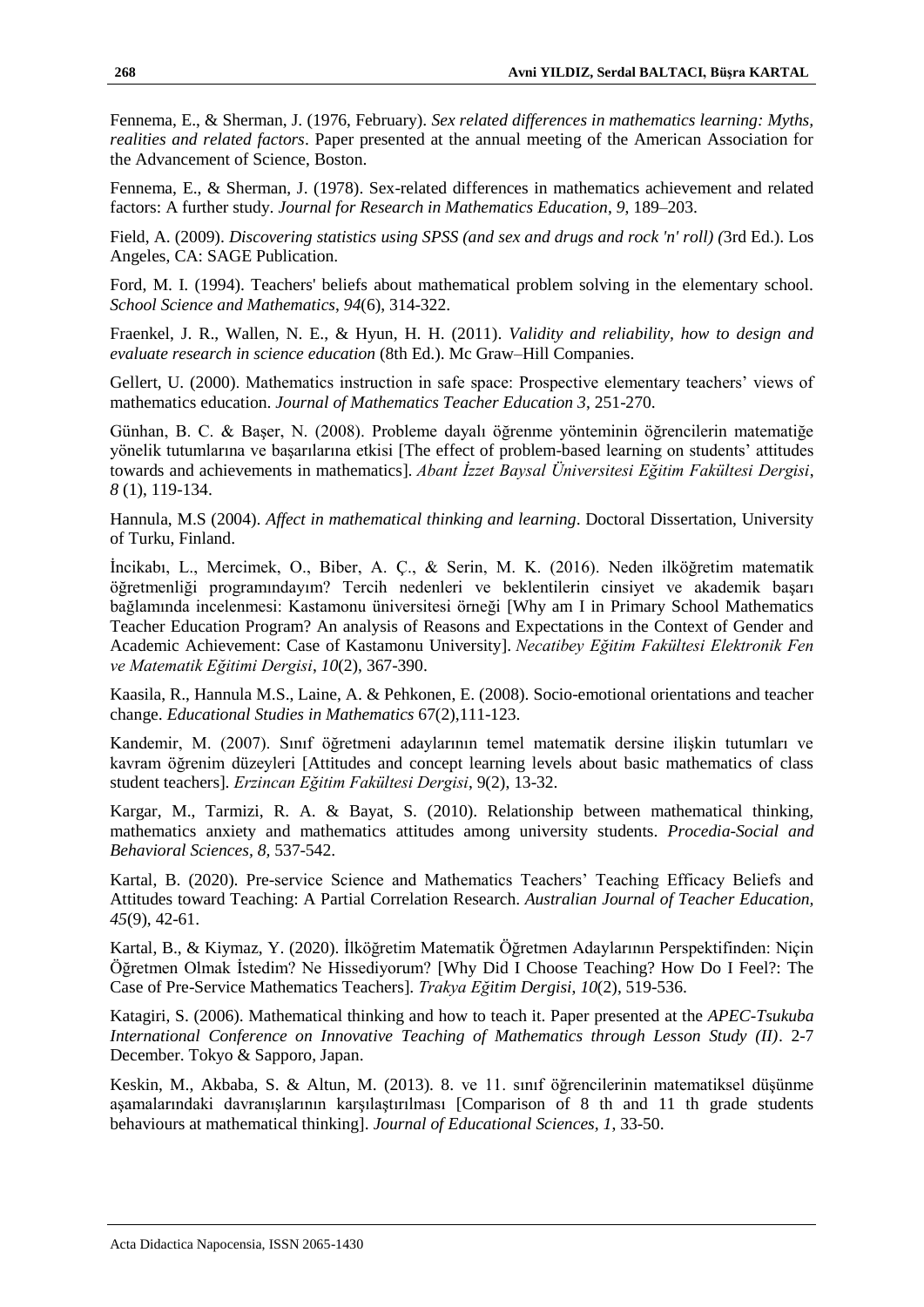Kılıç, H., Tunç-Pekkan, Z. & Karatoprak, R. (2013). Materyal kullanımının matematiksel düşünme becerisine etkisi [The effects of using materials on mathematical thinking skills]. *Eğitimde Kuram ve Uygulama, 9*(4), 544-556.

Kislenko, K., Grevholm, B. & Lepik, M. (2005). Mathematics is important but boring: students' belief and attitudes towards mathematics. *Relating Practice and Research in Mathematics Education. 4*, 349- 360.

Küçük, B., Kahraman, S. & İşleyen, T. (2013). Öğretmen adaylarının matematiğe karşı tutumlarının incelenmesi [Investigation of Teacher Candidates' Attitude toward Mathematics]. *Gaziantep University Journal of Social Sciences*, *12*(1), 178-195.

Kupari, P. & Nissinen, K. (2013). *Background factors behind mathematics achievement in Finnish education context: Explanatory models based on TIMSS 1999 and TIMSS 2011 data*. In 5th IEA International Research Conference, available at http://www. iea. nl/fileadmin/user\_upload/IRC/IRC\_2013/Papers/IRC-2013\_Kupari\_Nissinen. pdf (accessed in October 2014).

Leder, G. (1992). Attitudes to Mathematics. *Mathematic Education Research Journal, 4*(3), 1- 7.

Liu, P. & Niess, M. L. (2006). An exploratory study of college students' views of mathematical thinking in a historical approach calculus course. *Mathematical Thinking and Learning, 8*(4), 373-406,

Liu, P. H (1996). Do teachers need to incorporate the history of mathematics in their teaching? *The Mathematics Teacher. 96* (6), 416.

Lutovac, S. & Kaasila, R. (2011) Beginning a pre-service teacher's mathematical identity work through narrative rehabilitation and bibliotherapy. *Teaching in Higher Education, 16*(2), 225-236.

Ma, X. & Kishor, N. (1997). Assessing the relationship between attitude toward mathematics and achievement in mathematics: A meta-analysis. *Journal for Research in Mathematics Education*, *28*(1), 26-47.

Malik, S. (2018). Subscales of undergraduates' attitudes toward mathematics: A quantitative investigation. *Journal of Mathematics Education*, *11*(3), 1-32.

Marchiş, I. (2013). Relation between students' attitude towards mathematics and their problem-solving skills. *PedActa, 3*(2), 59-66.

National Council of Teachers of Mathematics (NCTM). (2000). *Principles and standards for school mathematics (Vol. 1).* Reston, VA: National Council of Teachers of Mathematics.

Ölçme, Seçme ve Yerleştirme Merkezi (ÖSYM). (2018). 2018 Lisans Yerleştirme Sınavlarına İlişkin Sayısal Bilgiler [Numerical Information on 2018 Undergraduate Placement Exams]. Retrieved from [https://dokuman.osym.gov.tr/pdfdokuman/2018/KPSS/SayisalBilgiler290820](https://dokuman.osym.gov.tr/pdfdokuman/2018/KPSS/SayisalBilgiler29082018.pdf) [18.pdf](https://dokuman.osym.gov.tr/pdfdokuman/2018/KPSS/SayisalBilgiler29082018.pdf) on 20.12.2018.

Özder, H., Konedralı, G. & Zeki, C. P. (2010). Öğretmen adaylarının öğretmenlik mesleğine yönelik tutumlarının çeşitli değişkenler açısından incelenmesi [Examining the attitudes towards the teaching profession and academic achievements of prospective teachers]. *Kuram ve Uygulamada E*ğ*itim Yönetimi, 16*(2), 253-275.

Papanastasiou, C. (2000). Effects of attitudes and beliefs on mathematics achievement. *Studies in Educational Evaluation, 26*, 27-42.

Papanastasiou, C., & Papanastasiou, E. (1997). Factors that influence students to become teachers. *Educational Research and Evaluation*, *3*(4), 305-316.

Philippou, N. G., & Christou, C. (1998). The effects of a preparatory mathematics program in changing prospective teachers' attitudes towards mathematics. *Educational Studies in Mathematics*, *35*, 189-206.

Pietila, A. (2002). The role of mathematics experiences in forming pre-service teachers' views of mathematics. *Proceedings of the PME 26*, vol. 4, 57-64. Norwich: University of East Anglia.